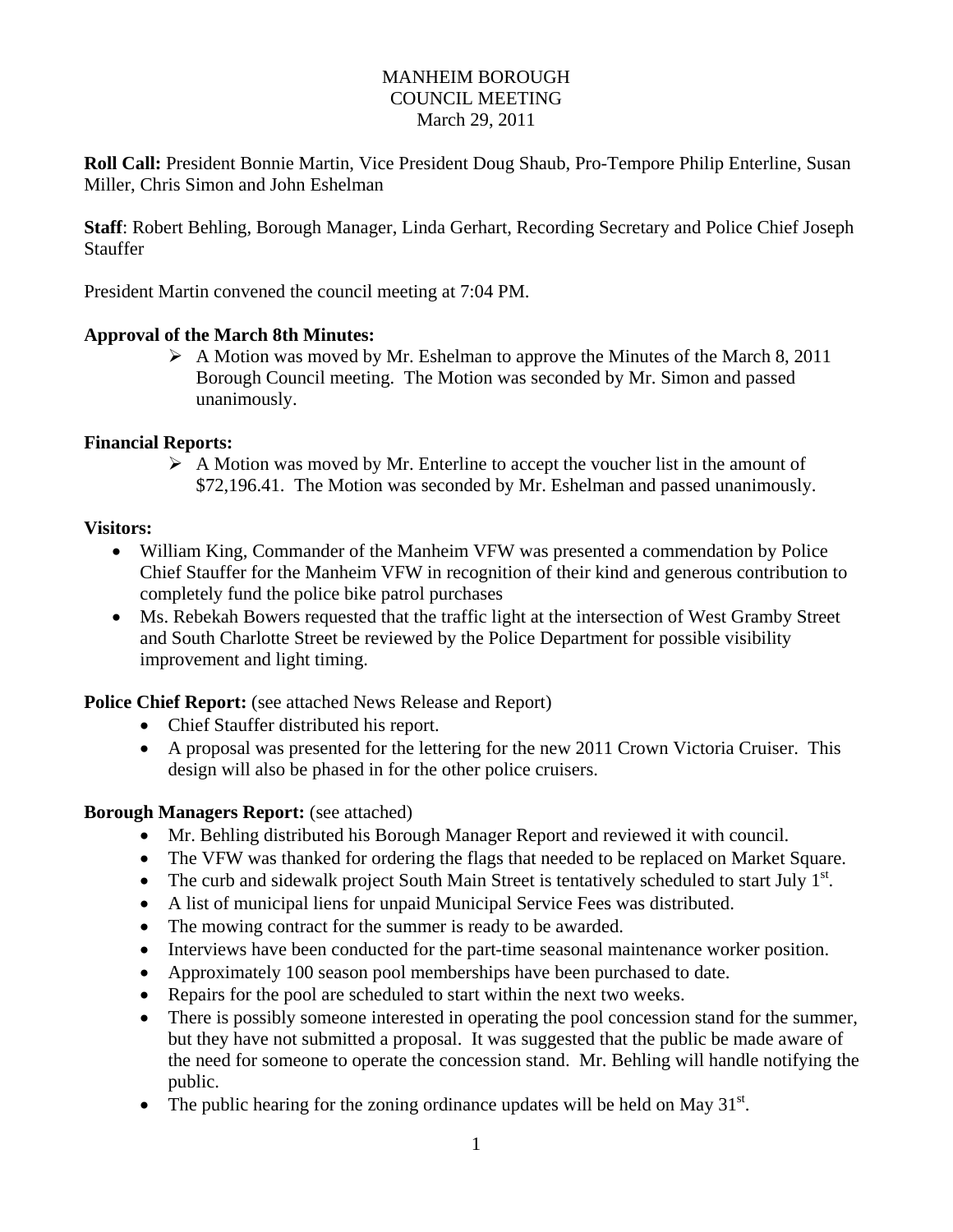- The signals at the five points intersection are now in full mode.
- The pothole repairs for the borough are scheduled for the week of April  $4<sup>th</sup>$ , weather permitting**.**
- The VFW was thanked for their continued efforts in recycling magazines for the Ronald McDonald House.
- The possibility of using some of the field areas in and near Memorial Park for parking as a fundraiser during events such as the farm show, soccer games etc. was discussed.

## **Committee Reports:**

## **Property Committee**

• The Property Committee had a meeting before the council meeting and will continue the discussion at the Executive Session at the conclusion of the council meeting.

## **New Business:**

- Street Vendor Ordinance 620 was presented for approval. After a discussion it was decided to amend the presented ordinance to increase the fee for the annual agreement to \$450.00, change the description of the allowed signage and limit the season to April  $1<sup>st</sup>$  to September 30<sup>th</sup>.
	- $\triangleright$  A Motion was moved by Mr. Eshelman to approve the Street Vendor Ordinance 620 with the following amendments of; an increase to the fee for the annual agreement to \$450.00, changing the description of the allowed signage and limiting the season to April  $1<sup>st</sup>$  to September  $30<sup>th</sup>$ . The Motion was seconded by Mr. Simon and passed unanimously.
- A Motion was moved by Mr. Shaub to increase the fee for a vendor permit to \$450.00 per season. The Motion was seconded by Ms. Miller and passed unanimously.
- The Three Strikes Ordinance 619 was presented for approval. Police Chief Stauffer gave a brief overview of the ordinance, the permit requirements and the enforcement procedures.
	- $\triangleright$  A Motion was moved by Mr. Shaub to approve the Three Strikes Ordinance 619. The Motion was seconded by Mr. Enterline and passed unanimously.
- Sex Offender Residency Restriction Ordinance 621 was presented for approval. Police Chief Stauffer gave a brief overview of the ordinance and the classifications of sex offenders covered under the ordinance. Ms. Donna Quinn owner of the Caribbean Inn was present to ask questions concerning the ordinance.
	- A Motion was moved by Mr. Shaub to approve the Sex Offender Residency Restriction Ordinance - 621. The Motion was seconded by Mr. Simon and passed unanimously.
- The Lease Agreements for the Manheim Soccer Club, Manheim Summer Swim Team and Manheim Athletic Association were presented for approval. Discussion was held on the availability of fields.
	- $\triangleright$  A Motion was moved by Mr. Enterline to approve the Lease Agreements for the Manheim Soccer Club, Manheim Summer Swim Team and Manheim Athletic Association. The Motion was seconded by Mr. Shaub and passed unanimously.
- The bid results for the mowing contract for 2011 season were presented for approval. The low bid was submitted by J & J Estates and has been recommended by the property committee and staff for approval. Mr. Behling gave a brief overview of the properties that are included in the contract.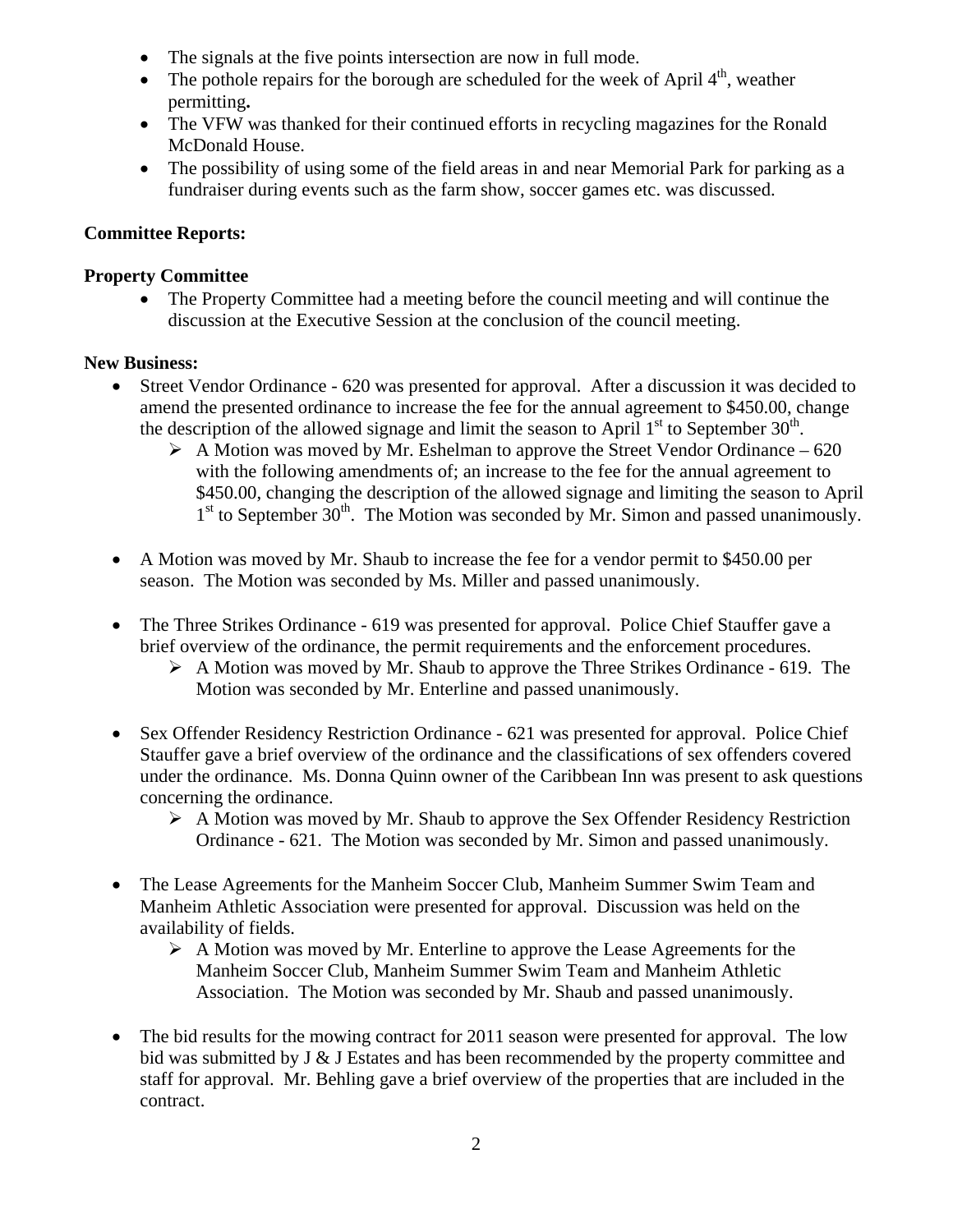- $\triangleright$  A Motion was moved by Mr. Shaub to accept and award the contract for the 2011 season to J & J Estates. The Motion was seconded by Mr. Simon and passed unanimously.
- A request for a Release of the Letter of Credit for the maintenance escrow at the Clair Brothers property on South Oak Street in the amount of \$28,722.00 was presented for approval.
	- $\triangleright$  A Motion was moved by Mr. Eshelman to approve the request for a Release of the Letter Credit for the maintenance escrow at the Clair Brothers property on South Oak Street in the amount of \$28,722.00. The Motion was seconded by Mr. Enterline and passed unanimously.
- The Joint Use Agreement with Penn Township for the Brush Chipper was presented for approval.
	- $\triangleright$  A Motion was moved by Mr. Eshelman to approve the Joint Use Agreement with Penn Township for the Brush Chipper. The Motion was seconded by Mr. Simon and passed unanimously.
- A quote from ELA Group was presented for approval for engineering work to be completed jointly with Penn Township on the Power Road Bridge in the amount of \$18,200. The estimated cost for the construction work will be \$70,000. The Penn Township Public Works Department will be doing some of the work. The cost for the materials will be presented to council at a later date for approval.
	- $\triangleright$  A Motion was moved by Mr. Enterline to approve the quote from ELA Group for the engineering work on the joint project with Penn Township for the repairs to the Power Road Bridge project. The Motion was seconded by Mr. Shaub and passed unanimously.

## **Old Business:**

- It was noted that the covered bridge roof is in need of repair.
- The agreement for the fields with the Manheim Central School District is currently being negotiated.

## **Council Reports:**

- It was requested that borough residents receive advance notice when UGI is going to work in the borough. Mr. Behling will be contacting UGI.
- It was noted that there are car repairs being performed in the street on North Penn Street off of West High Street.

## **Executive Session:**

- A Motion was moved by Mr. Eshelman to adjourn to executive session at 9:05 PM. The Motion was seconded by Mr. Simon and passed unanimously.
- A Motion was moved by Mr. Enterline to adjourn from Executive Session at 10:38 PM. The Motion was seconded by Mr. Eshelman and passed unanimously.
- A Motion was moved by Mr. Shaub to make an offer on the property located at 15 South Main Street. The Motion was seconded by Mr. Simon and passed unanimously.
- A Motion was moved by Mr. Shaub for a probationary salary adjustment to Mr. Behling's salary. The Motion was seconded by Mr. Enterline and passed unanimously.